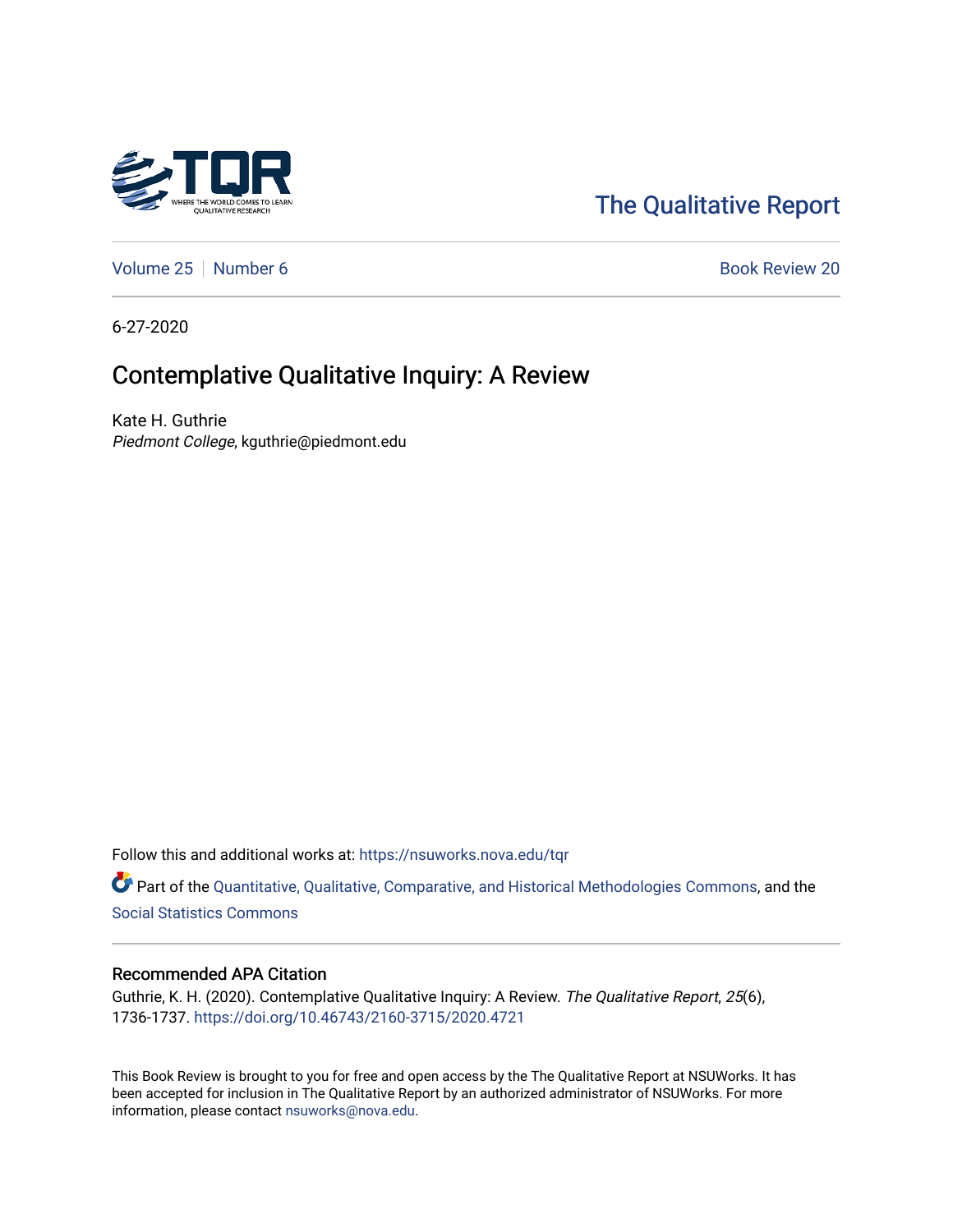

### Contemplative Qualitative Inquiry: A Review

#### Abstract

The following is a review of the book Contemplative Qualitative Inquiry: Practicing the Zen of Research by Valerie J. Janesick and published in 2015. This review aims to highlight the book's unique features, primarily focusing on the ways in which Janesick appropriately weaves essential aspects of qualitative research and Zen alongside one another. Janesick offers readers, novice or experienced researchers, a unique way of understanding and approaching the practice of qualitative inquiry. The review highlights features of each chapter and concludes with how instructors of qualitative research methods may benefit from Janesick's many suggestions for pedagogy and practice.

#### Keywords

Qualitative Research, Contemplative Qualitative Inquiry, Qualitative Practice

#### Creative Commons License



This work is licensed under a [Creative Commons Attribution-Noncommercial-Share Alike 4.0 International](https://creativecommons.org/licenses/by-nc-sa/4.0/)  [License](https://creativecommons.org/licenses/by-nc-sa/4.0/).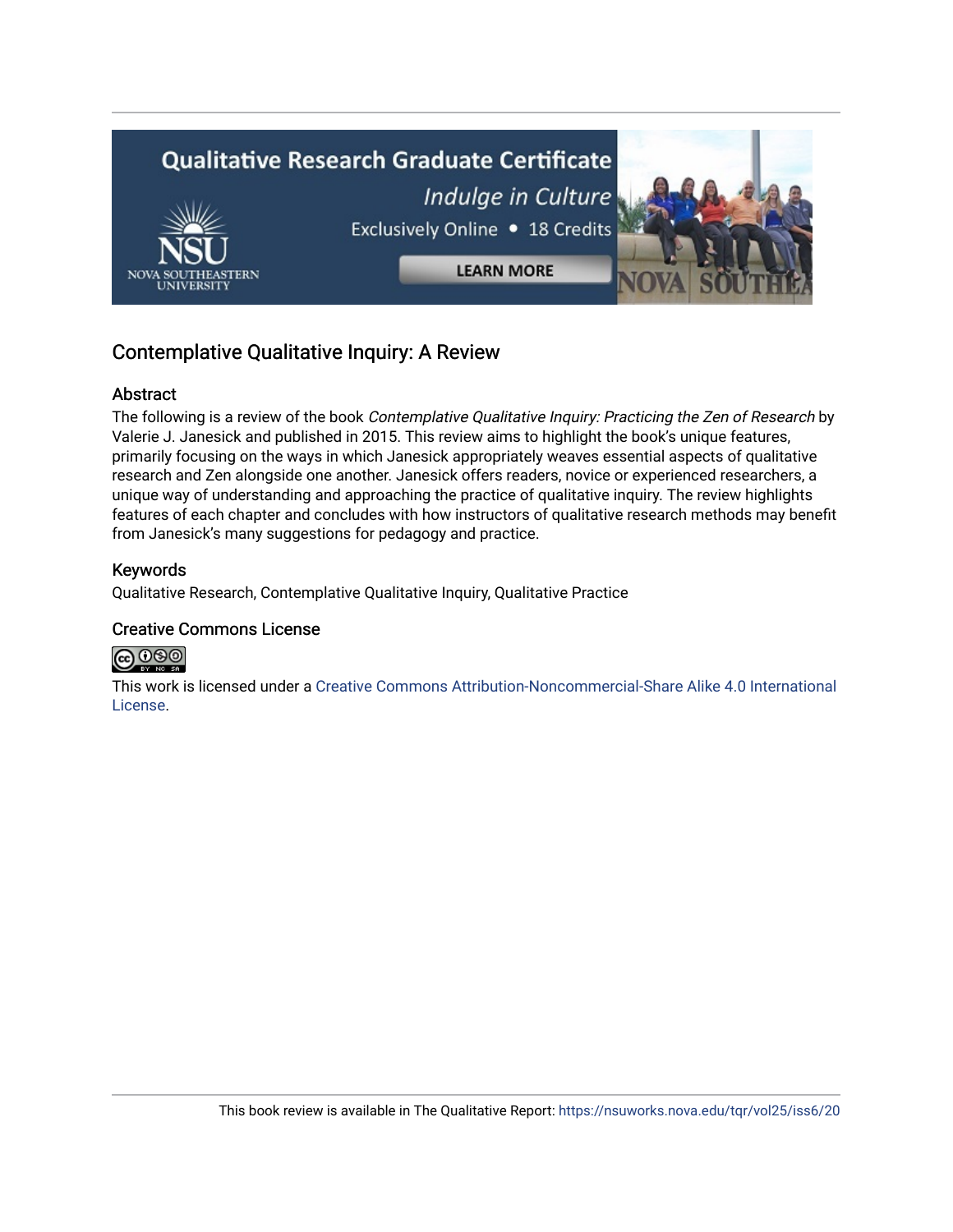

### **Contemplative Qualitative Inquiry: A Review**

Kate H. Guthrie

Department of Education Doctorate, Piedmont College, Athens, Georgia, USA

*The following is a review of the book Contemplative Qualitative Inquiry: Practicing the Zen of Research by Valerie J. Janesick and published in 2015. This review aims to highlight the book's unique features, primarily focusing on the ways in which Janesick appropriately weaves essential aspects of qualitative research and Zen alongside one another. Janesick offers readers, novice or experienced researchers, a unique way of understanding and approaching the practice of qualitative inquiry. The review highlights features of each chapter and concludes with how instructors of qualitative research methods may benefit from Janesick's many suggestions for pedagogy and practice. Keywords: Qualitative Research, Contemplative Qualitative Inquiry, Qualitative Practice*

#### **Go to the center sutra**

In Zen, the answer always lies in being more centered. That is where everything blossoms. The more we stay at the periphery, The more we are spun out as the wheel of life turns. But when we go to the center, We ride the turn of the wheel without tension. (Janesick, 2015, p. 102)

To my fellow qualitative research colleagues, in what ways does this sutra resonate with you, particularly in reflection of your experiences engaging in qualitative data analysis and interpretation? Is it not when we get familiar, close, intimate with our data that we begin to enter a flowlike stage of analysis and interpretation? What essence of your experience does this sutra capture? Published in 2015, Janesick's book *Contemplative Qualitative Inquiry: Practicing the Zen of Research* is a methods source book unlike any other qualitative research text I have in my library. Ideas presented in the text challenged me to see my own ventures in qualitative inquiry in new ways. Considering my own background in both qualitative research and practicing, teaching, and training in meditation and yoga, I was curious about Janesick's connections between qualitative research and essential aspects of Zen (e.g., impermanence, non-self, and nirvana). Thus, I decided reviewing this book a fitting endeavor.

Janesick introduces the text with a description of how the book came to be, including how her evolving love for Zen mantra-meditation and yoga ultimately inspired an invitation for readers to experience the book, not just read it. Through an assortment of storytelling, stepby-step guidelines, and suggestions for teaching and learning qualitative research, Janesick gently invites readers to carry essential Zen teachings alongside them in order to engage in qualitative inquiry more mindfully. As human beings serving as the primary research instrument, Janesick reminds us to walk carefully in the midst of qualitative inquiry by considering how the threads of impermanence, non-self, and nirvana influence our present moment experiences with participants and our data.

The common thread among qualitative research and Zen is that both disciplines value storytelling. Each chapter is introduced with a *koan*, a riddle-like story, that prompts the reader to see the topic of qualitative research through a new perspective. Each chapter in the book attends to foundational and essential topics of qualitative research—including topics of ethics of social research, methods of data collection, approaches to data analysis, and strategies for writing up findings—through the lenses of both eminent qualitative research scholars and